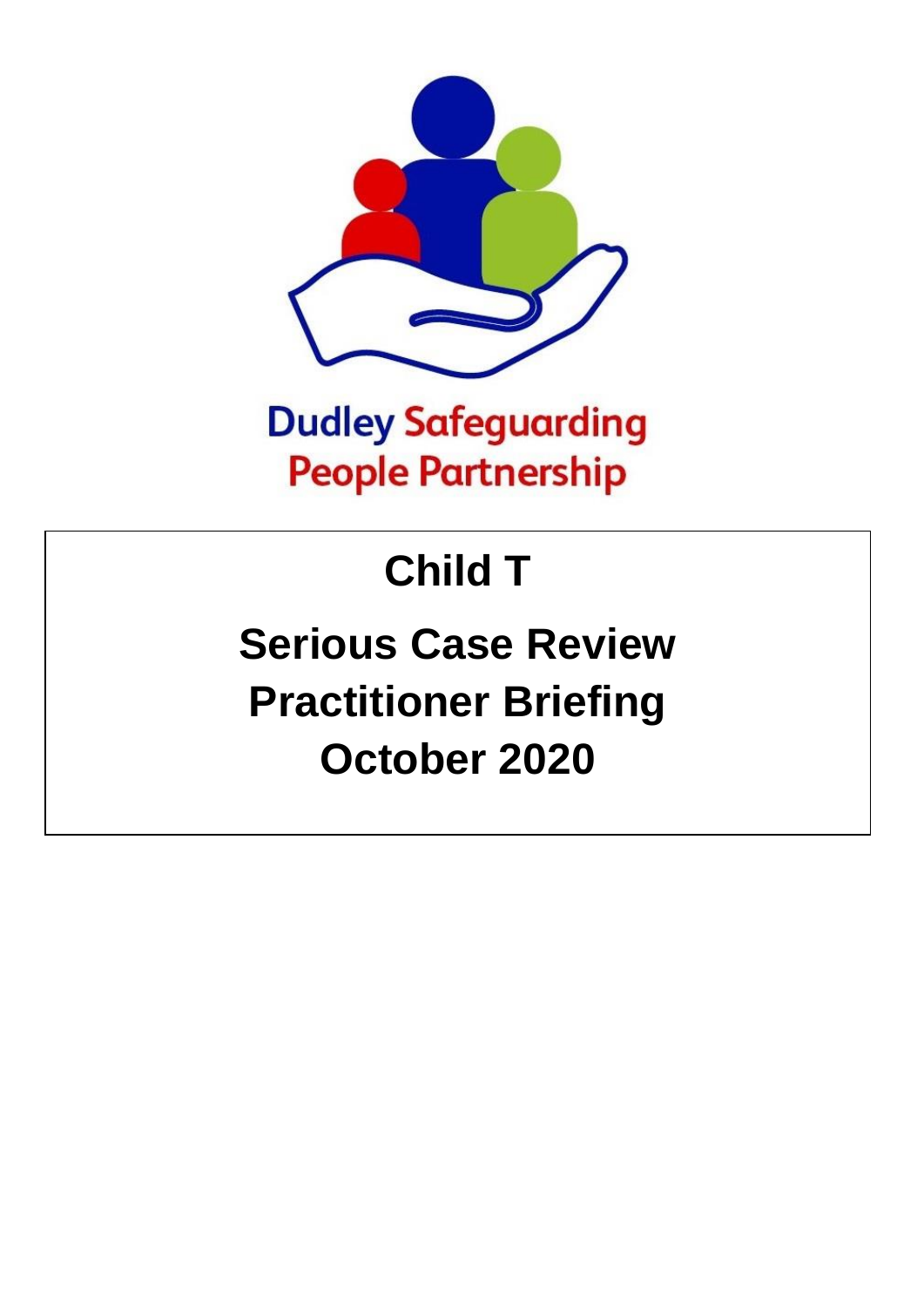### **WHO SHOULD READ THE SCR?**

Any practitioner and manager whose work brings them into contact with children, young people and their families. The messages are just as important for those working in adult services (where service users are parents or carers). The term 'children' includes children and young people up to 18 years of age. For further information on SCR's/CSPR/s visit the Dudley safeguarding website

### **BACKGROUND INFORMATION**

Child T was living with his mother and her new partner since June 2019. His older siblings initially lived in the house but chose to move to their grandparents over the summer as they didn't like mother's new partner. Child T continued to have weekly contact with his father and paternal grandparents.

Concerns were raised that T's school attendance had declined and when school tried to investigate the child's mother was initially co-operative, but her partner intimidated staff. Early Help services also tried to undertake an assessment but mother's partner tore up mother's consent. Children's services were also met with resistance.

In October, a visit was made to the home by West Midlands Police to undertake a Clare's Law "right to know" visit. During this meeting the previous history of offending was discussed including a risk assessment made by probation from June 2019 when probation involvement ended. The risk assessment specified that S posed a very high risk of harm to a known adult and a medium risk of harm to children. Child's T's mother was asked in front of S if she knew about this risk assessment and S's previous offending. She replied that she had but it later transpired that she had not and was therefore unaware of the previous convictions. She later stated that she had been coerced by S into that she was fully aware of his history.

In the early hours on a day in December, Child T's mother escaped from the house having been physically assaulted, Child T had been injured as he tried to protect his mother.

## **FURTHER CONCERNS IDENTIFIED**

Following the last incident Child T's mother disclosed a six month history of repeated physical abuse, sexual abuse and sustained coercive control which included financial control, threats to kill, isolation from family, manipulation of medication, being humiliated and having no control over bathing or what she wore

#### **OVERVIEW OF LEARNING**

- Agencies tended to work in silos. Whilst agencies had identified that mother's partner presented as aggressive, confrontational and controlling, they were not aware of his extensive criminal history (including convictions for domestic abuse).
- A Clare's Law (Right to Know) disclosure was made in the presence of both Child T's mother and her partner.
- MAPPA guidance specifies within the information sharing protocol that information can only be shared where necessary, lawful and proportionate. Information is shared for a specific purpose only and not automatically and generically to all agencies. Black Country CCGs are working together to ensure that appropriate health professionals attend all MAPPA meetings to ensure information can be shared with health as appropriate.
- Mother had mental health issues but there was no evidence that primary care professionals explored her home life when she attended with anxiety and depression.